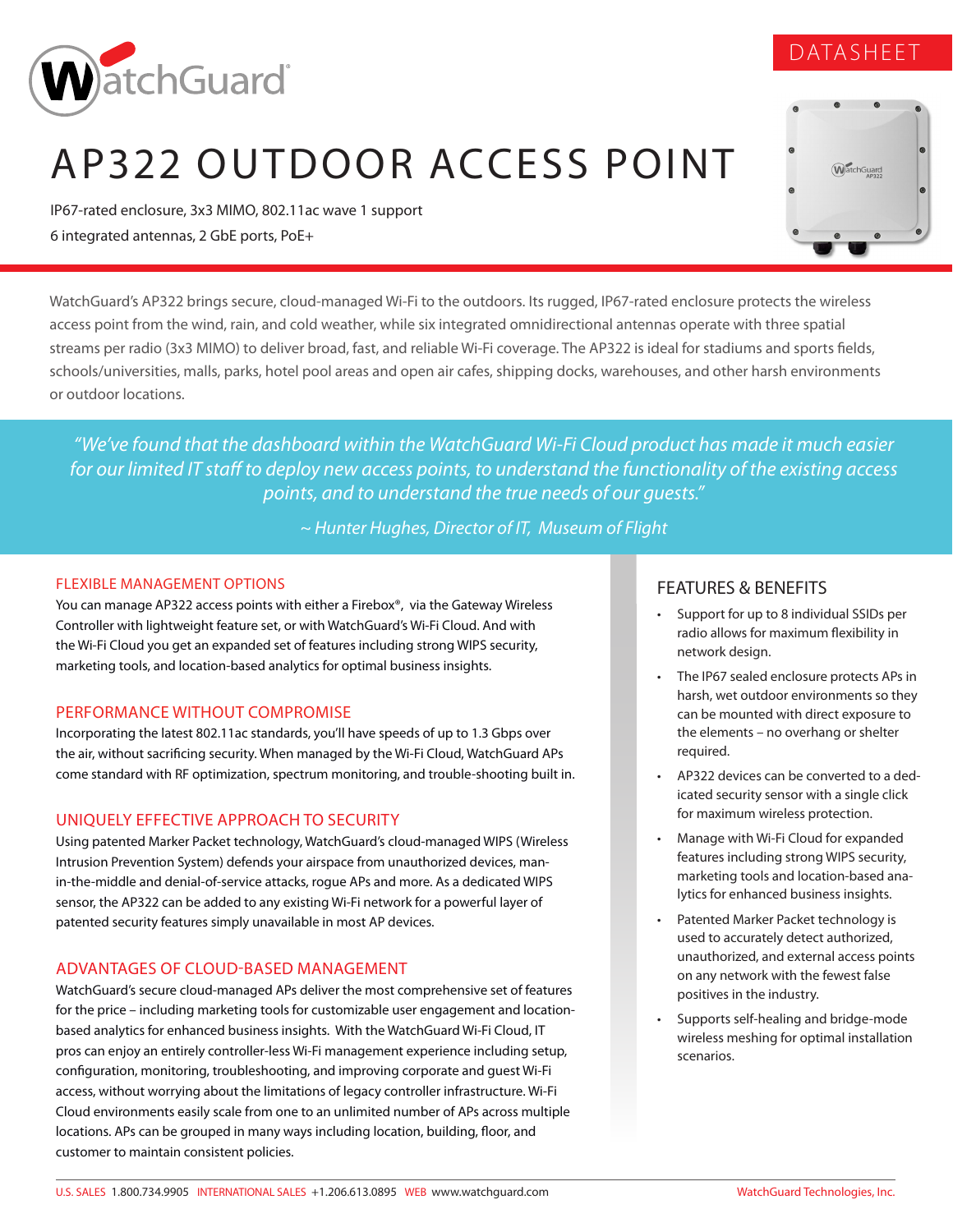

# PHYSICAL SPECIFICATIONS



| Property                   | Specification                                                                            |
|----------------------------|------------------------------------------------------------------------------------------|
| <b>Physical Dimensions</b> | 8 26" x 8 26" x 2 6378"<br>$(210 \text{ mm} \times 210 \text{ mm} \times 67 \text{ mm})$ |
| Weight                     | 3.22 lb. (1.46 kg)                                                                       |
| Operating Temperature      | -20 $\degree$ C to 55 $\degree$ C (-4 $\degree$ F to 131 $\degree$ F)                    |
| Storage Temperature        | -40°C to 70°C (-40°F to 158°F)                                                           |
| Humidity                   | 5% to 95% non-condensing                                                                 |
| Max power consumption      | 17.4W (DC plug)   19W (802.3at)                                                          |

| LAN1<br>$\Psi$ LAN2<br><b>V</b> LANT (FOR)<br><b>W</b> Reset<br>LAN <sub>2</sub> | Port              | Description                                                                                                                                                                                                                                             | Connector Type                             | Speed/Protocol                                       |
|----------------------------------------------------------------------------------|-------------------|---------------------------------------------------------------------------------------------------------------------------------------------------------------------------------------------------------------------------------------------------------|--------------------------------------------|------------------------------------------------------|
| <b>Bottom View</b>                                                               | LAN1              | Gigabit Ethernet port that enables<br>the device to connect to the wired<br>LAN and communicate with the<br>WatchGuard Cloud or Server. This port<br>is also used to power the device using<br>the 802.3at Power over Ethernet Plus<br>(PoE+) standard. | IP67 rated<br>weatherproof<br><b>RJ-45</b> | 10/100/1000 Mbps<br>Gigabit Ethernet<br>802.3at PoF+ |
| $\bullet$ PWR                                                                    | I AN <sub>2</sub> | Gigabit Ethernet port that can be used<br>for wired extension of an SSID                                                                                                                                                                                | IP67 rated<br>weatherproof<br>$RJ-45$      | 10/100/1000 Mbps<br>Gigabit Ethernet                 |
| Side View                                                                        | Reset             | Reset to factory default<br>settings                                                                                                                                                                                                                    | Push button                                | Hold down an<br>power cycle the device<br>to reset   |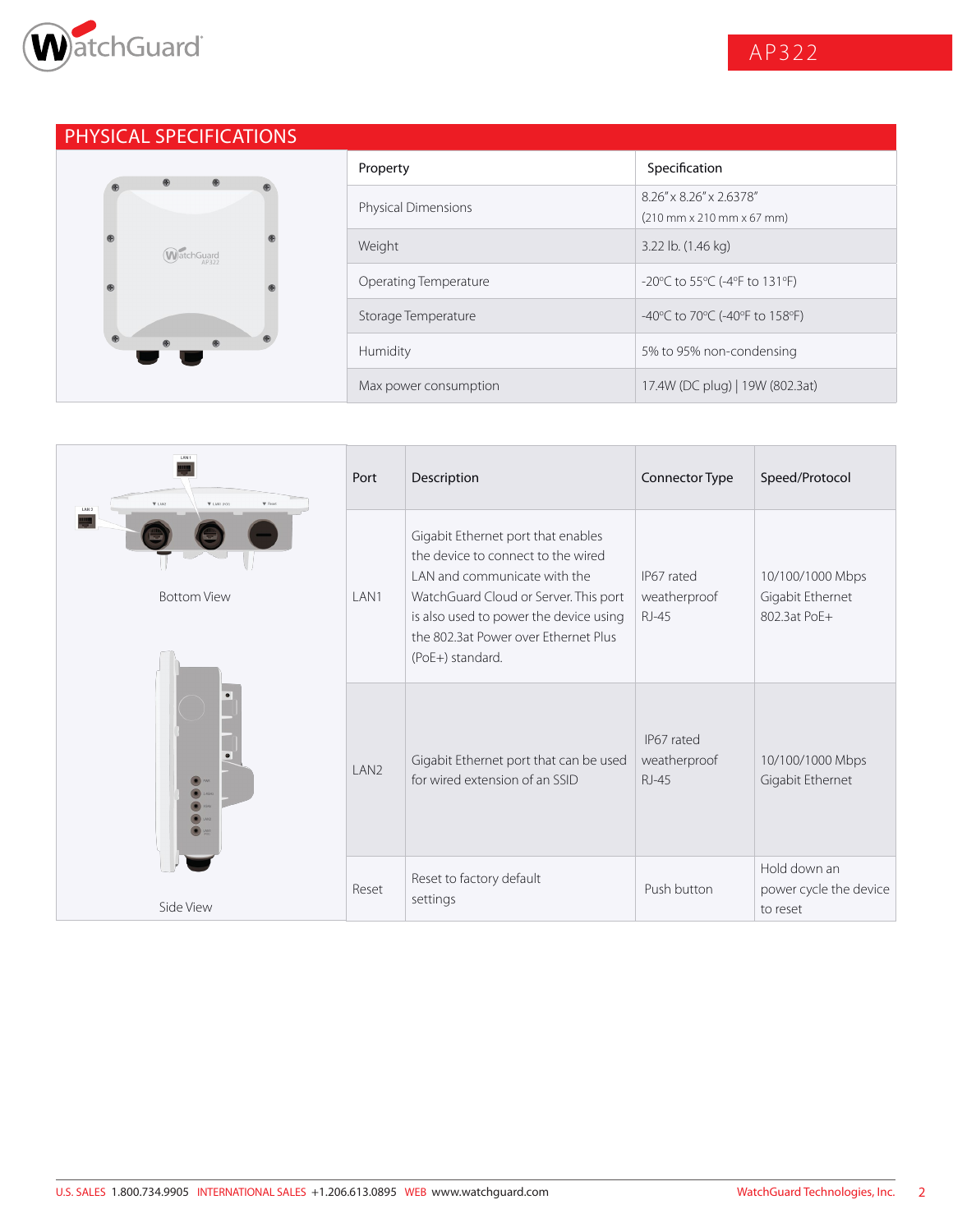

# WI-FI SPECIFICATIONS – Frequency, Modulation, and Data Rates

| IEEE 802.11b/g/n |                                                                                             |                           |                        |
|------------------|---------------------------------------------------------------------------------------------|---------------------------|------------------------|
|                  | Scanning                                                                                    | Transmission              |                        |
| Frequency Band   | All regions                                                                                 | USA & Canada<br>(FCC/IC)  | Europe<br>(ETSI)       |
|                  | $2400 \sim 2483.5$ MHz                                                                      | $2400 \approx 2473.5$ MHz | $2400 \sim 2483.5$ MHz |
| Modulation Type  | DSSS, OFDM                                                                                  |                           |                        |
| Data Rates       | Up to 450 Mbps (MCS 0-23) with automatic rate adaptation                                    |                           |                        |
| Antenna          | Integrated modular high efficiency PIFA omnidirectional antenna with peak gain up to 7.5dBi |                           |                        |

| IEEE 802.11a/n/ac                  |                                                                                                 |                                                                     |                                                                       |
|------------------------------------|-------------------------------------------------------------------------------------------------|---------------------------------------------------------------------|-----------------------------------------------------------------------|
| Frequency Band                     | Scanning                                                                                        |                                                                     | Transmission                                                          |
|                                    | All regions                                                                                     | USA & Canada<br>(FCC/IC)                                            | Europe<br>(ETSI)                                                      |
|                                    | $5.15 \sim 5.25$ GHz<br>$5.25 \sim 5.35$ GHz<br>$5.47 \sim 5.725$ GHz<br>$5.725 \sim 5.825$ GHz | $5.15 \sim 5.25$ GHz<br>$5.25 \sim 5.35$ GHz<br>$5.725 - 5.825$ GHz | $5.15 \sim 5.25$ GHz<br>$5.25 \sim 5.35$ GHz<br>$5.47 \sim 5.725$ GHz |
| <b>Dynamic Frequency Selection</b> | DFS and DFS2                                                                                    |                                                                     |                                                                       |
| Modulation Type                    | <b>OFDM</b>                                                                                     |                                                                     |                                                                       |
| Data Rates                         | Up to 1.3 Gbps (MCS 0-23) with automatic rate adaptation                                        |                                                                     |                                                                       |
| Antenna                            | Integrated modular high efficiency PIFA omnidirectional antenna with peak gain up to 10.2dBi    |                                                                     |                                                                       |

| <b>MAXIMUM TRANSMIT POWER - FOR 2.4TGHZ</b>                        |                     |                                                                                                                                                                                                                           | <b>COUNTRY-WISE MAX TRANSMIT POWERS (DBM)</b> |  |
|--------------------------------------------------------------------|---------------------|---------------------------------------------------------------------------------------------------------------------------------------------------------------------------------------------------------------------------|-----------------------------------------------|--|
| Transmitter                                                        | Target<br>Power(Bm) | Countries                                                                                                                                                                                                                 | 2.4GHz                                        |  |
| 802.11b                                                            |                     | Australia                                                                                                                                                                                                                 | 20                                            |  |
| $1 \sim 2$ Mbps                                                    | 24                  | Canada                                                                                                                                                                                                                    | 30                                            |  |
| $5.5 \sim 11$ Mbps                                                 | 24                  | India                                                                                                                                                                                                                     | 20                                            |  |
| 802.11g                                                            |                     | <b>Israel</b>                                                                                                                                                                                                             | 20                                            |  |
| $6 \sim 24$ Mbps                                                   | 24                  | Japan                                                                                                                                                                                                                     | 20                                            |  |
| 36 Mbps                                                            | 23                  | <b>UAE</b>                                                                                                                                                                                                                | 20                                            |  |
| 48 Mbps                                                            | 22                  | <b>USA</b>                                                                                                                                                                                                                | 20                                            |  |
| 54 Mbps                                                            | 22                  |                                                                                                                                                                                                                           |                                               |  |
| 802.11n HT20                                                       |                     |                                                                                                                                                                                                                           |                                               |  |
| MCS 0,8,16                                                         | 24                  |                                                                                                                                                                                                                           |                                               |  |
| MCS 1, 2, 3, 4, 5, 9, 10, 11, 12, 13, 17, 18, 19, 20, 21           | 23                  |                                                                                                                                                                                                                           |                                               |  |
| MCS 6,7,14,15,22,23                                                | 22                  |                                                                                                                                                                                                                           |                                               |  |
| 802.11n HT40                                                       |                     | Note:                                                                                                                                                                                                                     |                                               |  |
| MCS 0, 1, 2, 3, 4, 5, 8, 9, 10, 11, 12, 13, 16, 17, 18, 19, 20, 21 | 23                  | The actual transmit power will be the lowest of:<br>Value specified in the Device Template<br>$\bullet$<br>Maximum value allowed in the regulatory doma<br>$\bullet$<br>Maximum power supported by the radio<br>$\bullet$ |                                               |  |
| MCS 6,7,14,15,22                                                   | 22                  |                                                                                                                                                                                                                           |                                               |  |
| <b>MCS 23</b>                                                      | 21                  |                                                                                                                                                                                                                           |                                               |  |

| <b>COUNTRY-WISE MAX TRANSMIT POWERS (DBM)</b> |        |      |
|-----------------------------------------------|--------|------|
| Countries                                     | 2.4GHz | 5Ghz |
| Australia                                     | 20     | 23   |
| Canada                                        | 30     | 23   |
| India                                         | 20     | 20   |
| Israel                                        | 20     | 20   |
| Japan                                         | 20     | 20   |
| UAF                                           | 20     | 17   |
| <b>USA</b>                                    | 20     | 23   |

#### Note:

- Value specified in the Device Template
- Maximum value allowed in the regulatory domain
- Maximum power supported by the radio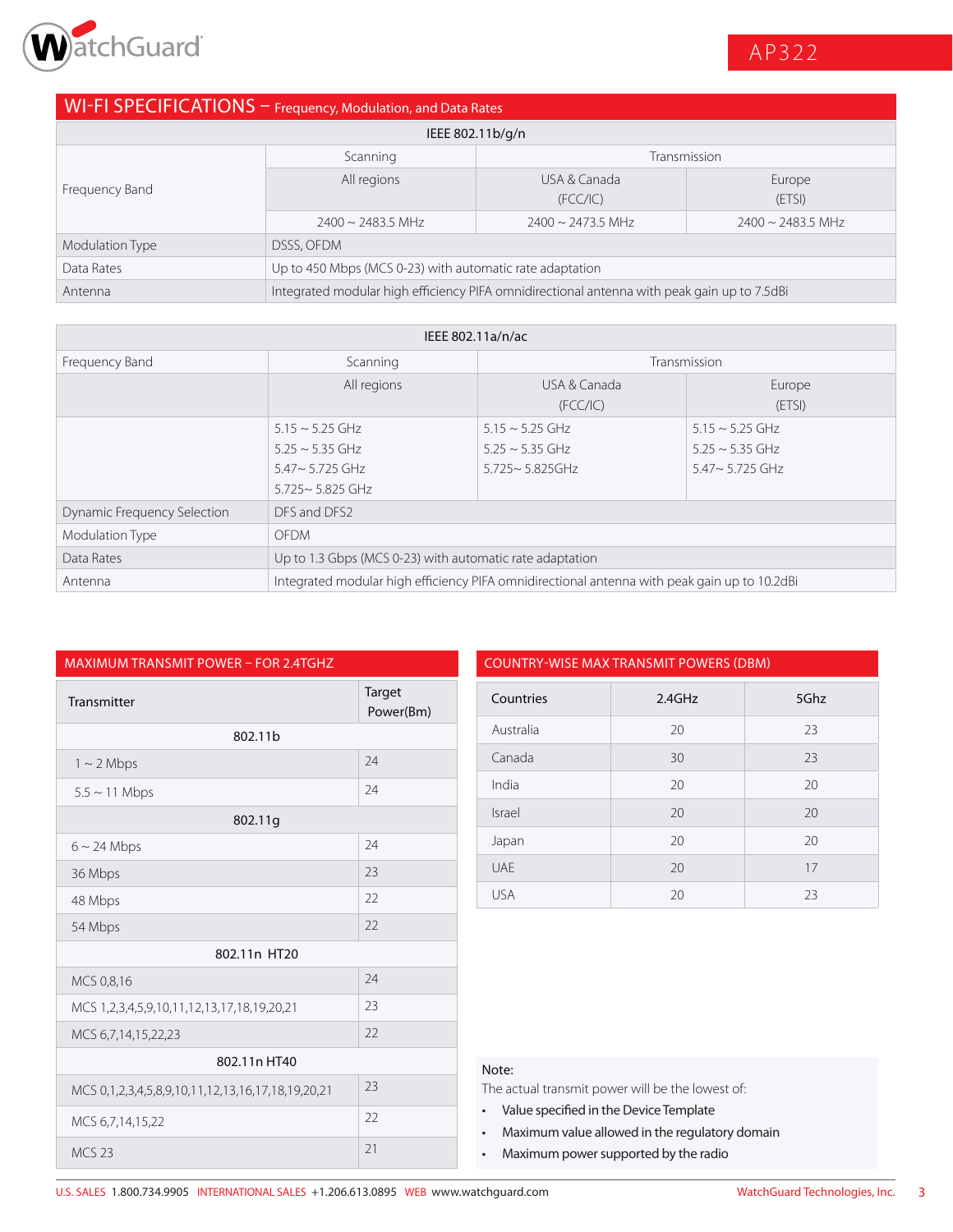

# AP322

| For 5GHz                             |                      | Receive Sensitivity - For 5GHz |                                | For 2.4GHz     |
|--------------------------------------|----------------------|--------------------------------|--------------------------------|----------------|
| Transmitter                          | Target<br>Power(dBm) | <b>MCS Index</b>               | Receive<br>Sensitivity         | MCS Inde:      |
| 802.11a                              |                      |                                | 802.11a (legacy)               |                |
| $6 \sim 24$ Mbps                     | 24                   | 6Mbps                          | $-91$                          | 1Mbps          |
| 36 Mbps                              | 23                   | 36Mbps                         | $-78$                          |                |
| 48 Mbps                              | 22                   | 48Mbps                         | $-75$                          | 11Mbps         |
| 54 Mbps                              | 22                   | 54Mbps                         | $-73$                          |                |
| 802.11n HT20                         |                      |                                | 802.11n HT20 (legacy)          | 6Mbps          |
| MCS 0,8,16                           | 24                   | <b>MCS 0,8</b>                 | $-91$                          | 24Mbps         |
| MCS 1,2,9,10,17,18                   | 23                   | <b>MCS 1,9</b>                 | $-88$                          |                |
| MCS 3,4,5,11,12,13,19,20,21          | 22                   | MCS 2,10                       | $-85$                          | 36Mbps         |
| MCS 6,14,22                          | 21                   | MCS 3,11                       | $-81$                          | 48Mbps         |
| MCS 7,15,23                          | 20                   | MCS 4,12                       | $-77$                          | 54Mbps         |
| 802.11n HT40                         |                      | MCS 5,13                       | $-74$                          |                |
| MCS 0,8,16                           | 23                   | MCS 6,14                       | $-72$                          |                |
| MCS 1,2,9,10,17,18                   | 22                   | MCS 7,15                       | $-71$                          | <b>MCS 0,8</b> |
| MCS 3,4,5,6,11,12,13,14,19,<br>20,21 | 21                   |                                | 802.11n HT40                   | <b>MCS 1,9</b> |
| MCS 7,15,22                          | 20                   | <b>MCS 0,8</b>                 | $-87$                          | MCS 2,10       |
| MCS <sub>23</sub>                    | 19                   | <b>MCS 1,9</b>                 | $-85$                          | MCS 3,11       |
|                                      |                      | MCS 2,10                       | $-82$                          | MCS 4,12       |
| 802.11ac VHT20/VHT40                 |                      | MCS 3,11                       | $-78$                          |                |
| MCS 0,1,2                            | 23                   | MCS 4,12                       | $-74$                          | MCS 5,13       |
| MCS 3,4,5                            | 22                   | MCS 5,13                       | $-70$                          | MCS 6,14       |
| MCS <sub>6</sub>                     | 21                   | MCS 6,14                       | $-69$                          | MCS 7,15       |
| MCS <sub>7</sub>                     | 20                   | MCS 7,15                       | $-68$                          |                |
| MCS8                                 | 18                   | MCS 0                          | 802.11ac 256QAM VHT80<br>$-84$ |                |
| MCS <sub>9</sub>                     | 17                   |                                |                                | <b>MCS 0,8</b> |
| 802.11ac VHT80                       |                      | MCS 1<br>MCS <sub>2</sub>      | $-82$<br>$-79$                 | <b>MCS 1,9</b> |
|                                      |                      | MCS <sub>3</sub>               | $-75$                          | MCS 2,10       |
| MCS 0,1,2                            | 22                   | MCS 4                          | $-71$                          | MCS 3,11       |
| MCS 3,4,5                            | 21                   | MCS <sub>5</sub>               | $-67$                          | MCS 4,12       |
| MCS <sub>6</sub>                     | 20                   | MCS <sub>6</sub>               | $-66$                          |                |
| MCS <sub>7</sub>                     | 19                   | MCS <sub>7</sub>               | $-65$                          | MCS 5,13       |
| MCS8                                 | 17                   | MCS8                           | $-60$                          | MCS 6,14       |
| MCS 9                                | $16$                 | MCS <sub>9</sub>               | $-58$                          | MCS 7,15       |

| Receive Sensitivity - For 5GHz |                        |
|--------------------------------|------------------------|
| <b>MCS Index</b>               | Receive<br>Sensitivity |
| 802.11a (legacy)               |                        |
| 6Mbps                          | -91                    |
| 36Mbps                         | $-78$                  |
| 48Mbps                         | $-75$                  |
| 54Mbps                         | $-73$                  |
| 802.11n HT20 (legacy)          |                        |
| <b>MCS 0,8</b>                 | $-91$                  |
| <b>MCS 1,9</b>                 | -88                    |
| MCS 2,10                       | $-85$                  |
| MCS 3,11                       | $-81$                  |
| MCS 4,12                       | $-77$                  |
| MCS 5,13                       | $-74$                  |
| MCS 6,14                       | $-72$                  |
| MCS 7,15                       | $-71$                  |
| 802.11n HT40                   |                        |
| <b>MCS 0,8</b>                 | $-87$                  |
| <b>MCS 1,9</b>                 | $-85$                  |
| MCS 2,10                       | $-82$                  |
| MCS 3,11                       | $-78$                  |
| MCS 4,12                       | $-74$                  |
| MCS 5,13                       | $-70$                  |
| MCS 6,14                       | $-69$                  |
| MCS 7,15                       | -68                    |
| 802.11ac 256QAM VHT80          |                        |
| MCS <sub>0</sub>               | -84                    |
| MCS <sub>1</sub>               | $-82$                  |
| MCS <sub>2</sub>               | -79                    |
| MCS <sub>3</sub>               | -75                    |
| MCS <sub>4</sub>               | $-71$                  |
| MCS <sub>5</sub>               | -67                    |
| MCS <sub>6</sub>               | -66                    |
| MCS <sub>7</sub>               | $-65$                  |
| MCS8                           | -60                    |
| MCS <sub>9</sub>               | $-58$                  |

| For 2.4GHz       |                        |  |
|------------------|------------------------|--|
| <b>MCS Index</b> | Receive<br>Sensitivity |  |
|                  | 802.11b                |  |
| 1Mbps            | $-94$                  |  |
| 11Mbps           | -86                    |  |
|                  | 802.11g                |  |
| 6Mbps            | $-90$                  |  |
| 24Mbps           | $-81$                  |  |
| 36Mbps           | $-78$                  |  |
| 48Mbps           | $-74$                  |  |
| 54Mbps           | $-73$                  |  |
| 802.11n HT20     |                        |  |
| <b>MCS 0,8</b>   | -90                    |  |
| <b>MCS 1,9</b>   | $-87$                  |  |
| MCS 2,10         | $-84$                  |  |
| MCS 3,11         | $-80$                  |  |
| MCS 4,12         | $-77$                  |  |
| MCS 5,13         | $-73$                  |  |
| MCS 6,14         | $-71$                  |  |
| MCS 7,15         | $-69$                  |  |
|                  | 802.11n HT40           |  |
| <b>MCS 0,8</b>   | $-86$                  |  |
| <b>MCS 1,9</b>   | -84                    |  |
| MCS 2,10         | $-81$                  |  |
| MCS 3,11         | $-77$                  |  |
| MCS 4,12         | $-74$                  |  |
| MCS 5,13         | $-70$                  |  |
| MCS 6,14         | $-68$                  |  |
| MCS 7,15         | $-66$                  |  |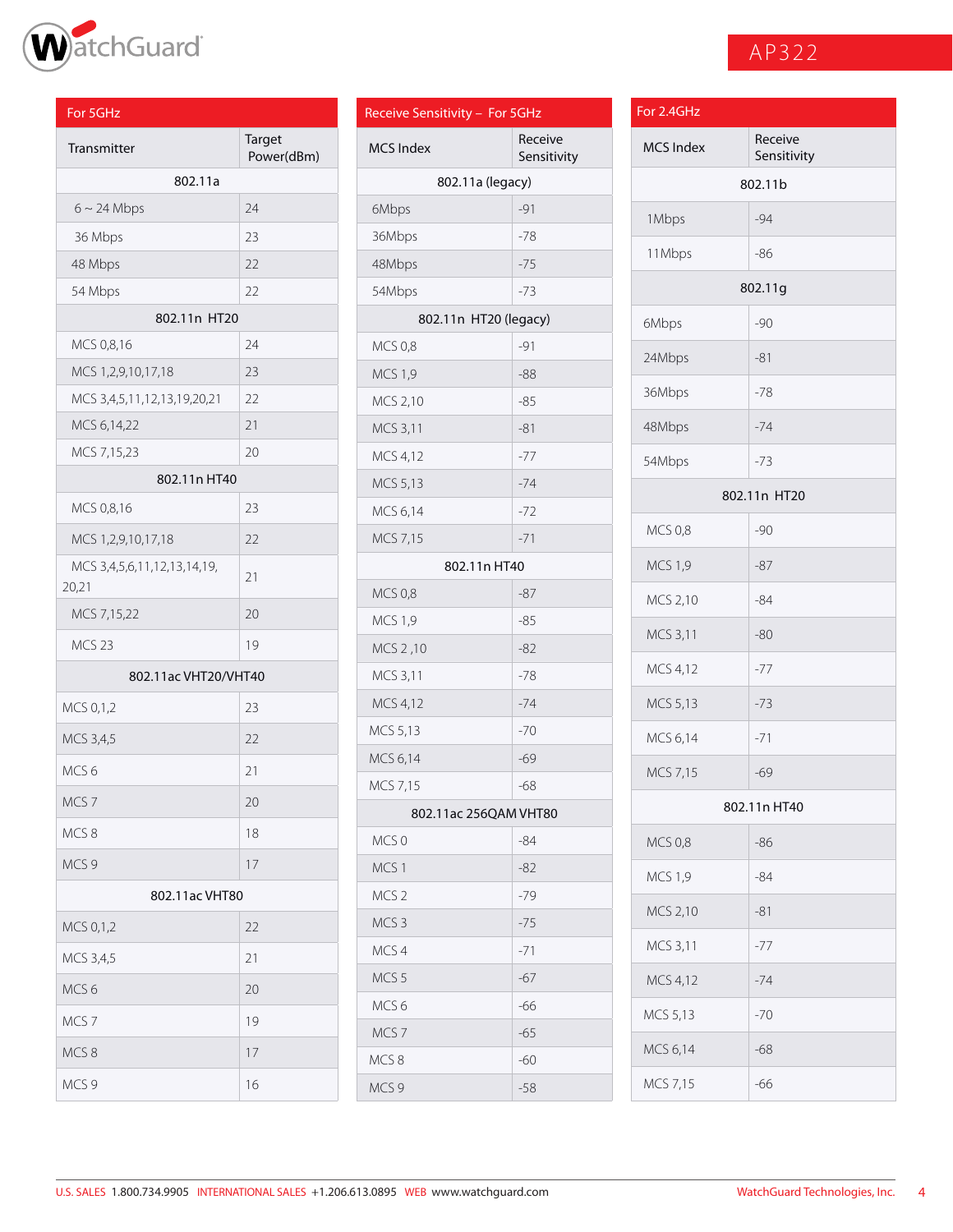

AP322

### **INTERNAL ANTENNA RADIATION PATTERNS**

**5 GHz**







Antenna 2







Antenna 3





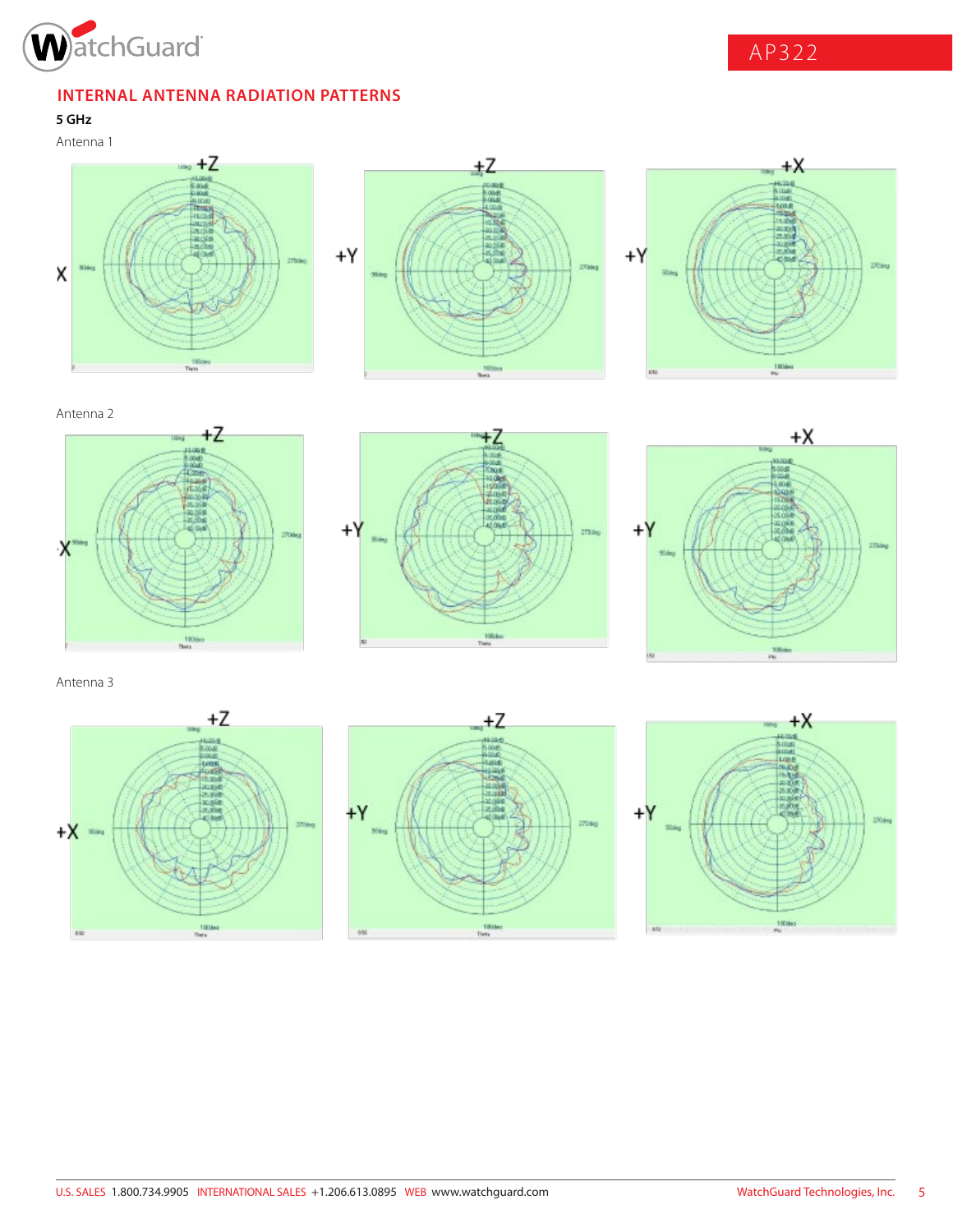

AP322

**2.4 GHz**









Antenna 2







Antenna 3